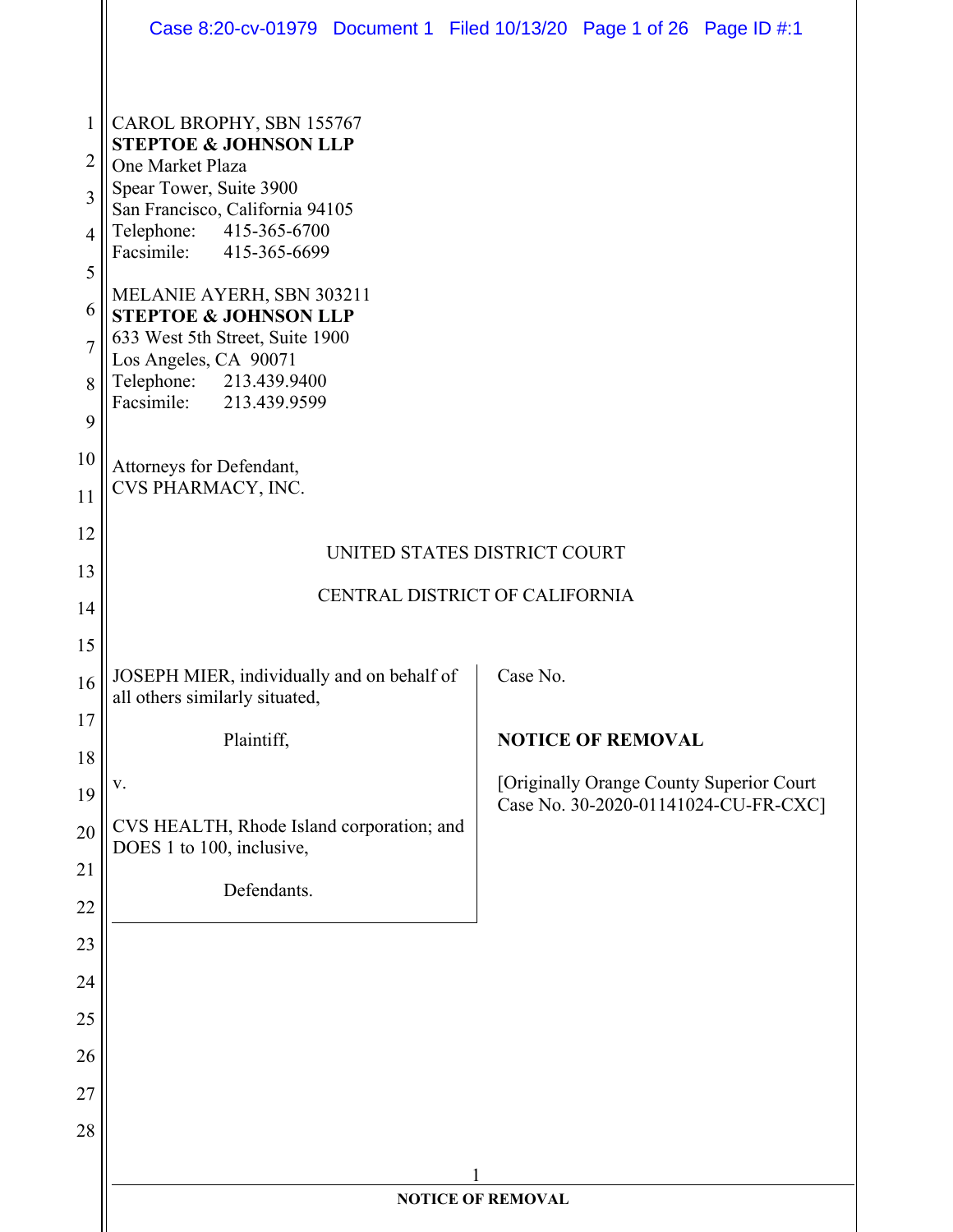# **TO THE JUDGES OF THE UNITED STATES DISTRICT COURT FOR THE CENTRAL DISTRICT OF CALIFORNIA, AND TO THE CLERK OF THAT COURT:**

**PLEASE TAKE NOTICE THAT** Defendant CVS Pharmacy, Inc. (erroneously sued as "CVS Health") ("Defendant" or "CVS"), pursuant to 28 U.S.C. §§ 1332, 1441, 1446, and 1453, hereby removes the above-captioned action from the Superior Court of California, County of Orange to the United States District Court for the Central District of California.

**I. INTRODUCTION**

1. This Action is properly removed to this Court pursuant to 28 U.S.C. § 1441 because this Court has jurisdiction under the Class Action Fairness Act, 28 U.S.C. § 1332(d), in that this Action is a civil action in which the alleged amount in controversy exceeds the sum of \$5,000,000, exclusive of costs and interest, has more than 100 members in the proposed putative class, and is between citizens of different states.

**II. BACKGROUND**

2. On May 26, 2020, Plaintiff Joseph Mier, purportedly on behalf of himself and all others similarly situated, filed a civil action in the Orange County Superior Court entitled *Mier v. CVS Health, et al.* Orange County Superior Court Case No. Case No. 30-2020-01141024-CU-FR-CXC. (*See* Exhibit A, which includes the Summons, Complaint and all of the documents served on CVS.)

3. The Complaint, which is styled as a class action, purports to bring claims under California's False Advertising Law ("FAL"), Business & Professions Code § 17500, et seq.; California's Unfair Competition Law ("UCL"), Business & Professions Code§ 17200, et seq.; and common law. (*See* Complaint ¶¶32-68.) Plaintiff's Complaint arises from a purported transaction at a CVS Store in Santa Ana, California. (*Id.* ¶7.).

4. The proposed putative class consists of "[a]ll persons residing in the State of California who purchased CVS brand hand-sanitizer during the period beginning four years from the date of the filing of this Complaint to the date of class certification (the "Class"). (Complaint  $\P$  24.)

27 28 5. Plaintiff served CVS with the Complaint by personal service on September 10, 2020. (*See* Exhibit B.)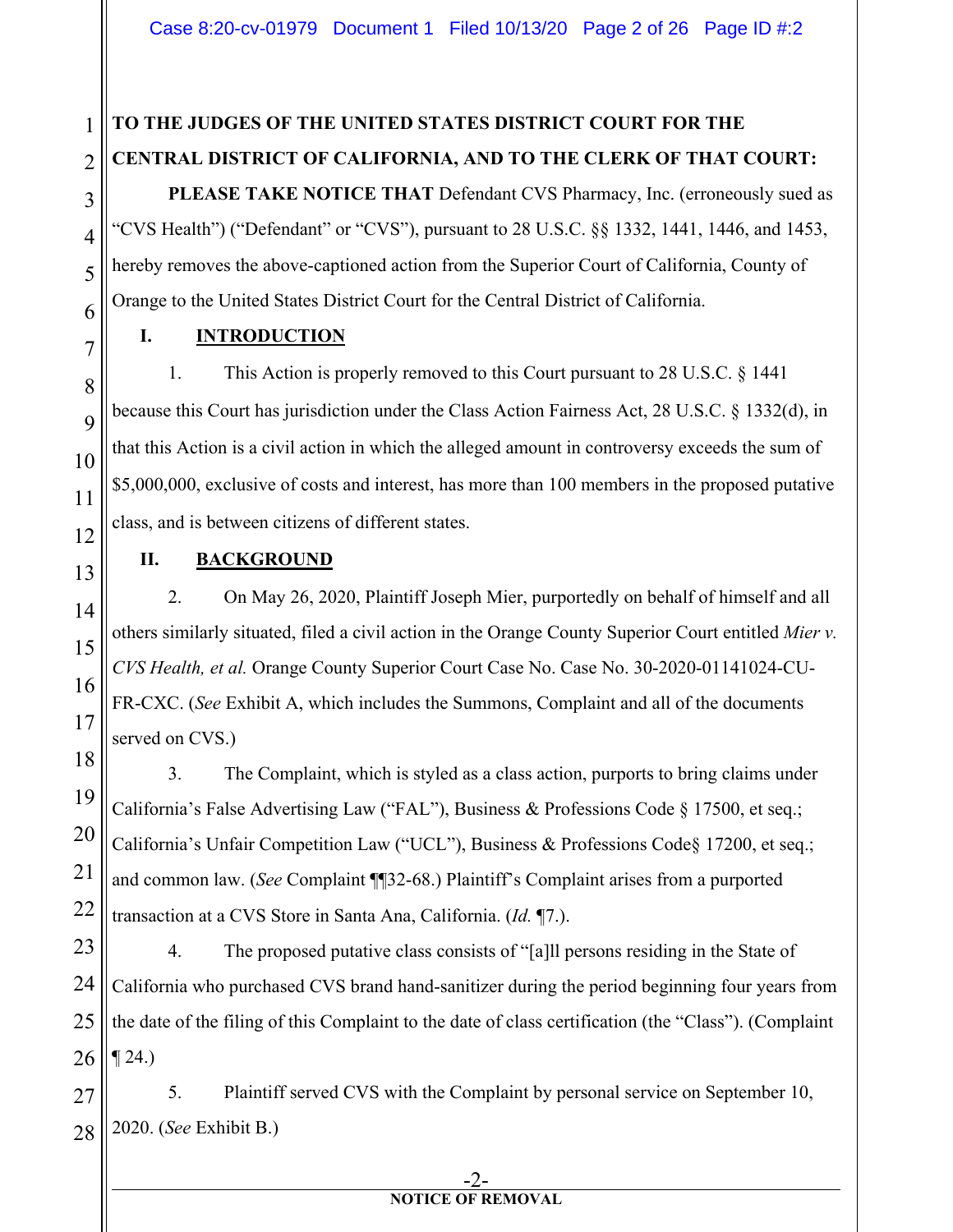1 2 3 4 6. Nothing in this Notice of Removal should be interpreted as a concession of liability, the appropriateness of venue, the appropriateness of class treatment, Plaintiff's class definition, or the validity of Plaintiff's claim for relief. CVS reserves the right to supplement and amend this Notice of Removal.

5

### **III. REQUIREMENTS FOR REMOVAL UNDER CAFA**

6 7 8  $\overline{Q}$ 10 11 12 13 14 7. This Court has original jurisdiction over this action under the Class Action Fairness Act of 2005 ("CAFA"), codified in part at 28 U.S.C. §§ 1332 and 1453. Under CAFA, a district court shall have original jurisdiction over any putative civil class action in which: (1) there are at least 100 members in all proposed plaintiff classes; (2) "the matter in controversy exceeds the sum or value of \$5,000,000, exclusive of interest and costs"; and (3) "any member of a class of plaintiffs is a citizen of a state different from any defendant." 28 U.S.C. § 1332(d)(2, 5). Because this action meets each of CAFA's requirements, it may be removed to federal court. 28 U.S.C. § 1441(a) ("[A]ny civil action brought in a State Court of which the district courts of the United States have original jurisdiction, may be removed by the defendant.").

# 15 16 17 18

19

20

21

22

27

# **VI. THE REQUIREMENTS FOR REMOVAL UNDER CAFA ARE SATISFIED**

## **A. The Number of Proposed Class Members Exceeds 100**

8. The Complaint alleges that members of the putative class are "so numerous that joinder of all members is impracticable," but does not identify the number of class members. (Complaint ¶ 26.) That said, Plaintiff alleges "it stands to reason that the number of Class Members is **at least in the thousands**." (*Id.*) (emphasis added.)

## **B. The Amount in Controversy Exceeds \$5 Million**

23 24 25 26 28 9. Defendant denies Plaintiff's substantive allegations, the appropriateness of class treatment, and that Plaintiff is entitled to any of the relief sought in his Complaint, and does not waive any defense with respect to any of Plaintiff's claims. Nonetheless, the amount in controversy is determined by accepting Plaintiff's allegations as true. See *Cain v. Hartford Life & Accident Ins. Co.*, 890 F. Supp. 2d 1246, 1249 (C.D. Cal. 2012) ("In measuring the amount in controversy, a court must assume that the allegations of the complaint are true and assume that a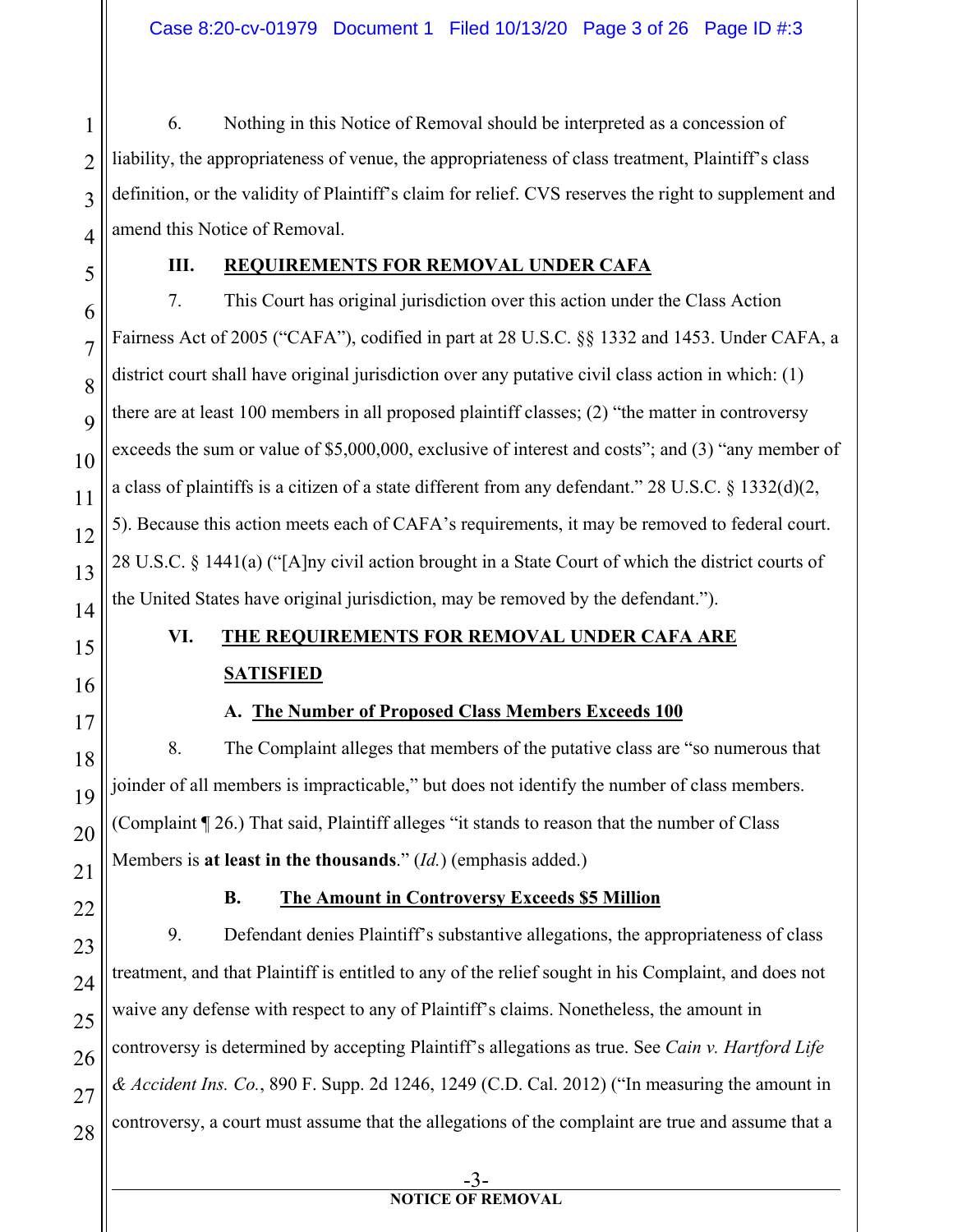1 2 3 jury will return a verdict for the plaintiff on all claims made in the complaint."). Here, taking Plaintiff's allegations as true, the amount in controversy in this action (including attorney's fees) exceeds \$5,000,000.

4 5 6 7 8 9 10 11 12 13 14 15 16 10. Case law is clear that "the amount-in-controversy allegation of a defendant seeking federal-court adjudication should be accepted when not contested by the plaintiff or questioned by the court." *Dart Cherokee Basin Operating Co., LLC v. Owens*, 574 U.S. 81, 87 (2014) (citations omitted); *see also* Schwarzer, Tashima, et al., California Practice Guide: Federal Civil Procedure Before Trial (2016) § 2:2395, at 2D-30 ("[D]efendant may simply allege in its notice of removal that the jurisdictional threshold has been met and discovery may be taken with regard to that question."); *id*. § 2:3435, at 2D-172 – 173 ("Defendant's notice of removal 'need include only a plausible allegation that the amount in controversy exceeds the jurisdictional threshold.'"). Further, CAFA's legislative history indicates that even if the Court "is uncertain about whether all matters in controversy in a purported class action do not in the aggregate exceed the sum or value of \$5,000,000, the court should err in favor of exercising jurisdiction over the case." Senate Report on the Class Action Fairness Act of 2005 Dates of Consideration and Passage, S. Rep. 109-14.

17 18 19 20 21 11. Plaintiff seeks restitution associated with CVS's allegedly unfair business practices during the relevant statutory time period. (Prayer for Relief ¶¶ 2-3.) Given the number of CVS locations (nearly 1,200 in California alone)<sup>1</sup>, the volume of sales in each store, and the number of potential class members who made purchases at those stores over the four-year period, the amount in controversy exceeds \$5,000,000.

22 23 24 25 12. Plaintiff further seeks statutory damages, each of which are properly included in the calculation for determining the amount in controversy. The UCL provides for statutory penalties of up to \$2,500 per violation. Cal. Bus. & Prof. Code § 17206(a). Similarly, the FAL provides for a penalty of up to \$2,500. Cal. Bus. & Prof. Code § 17500.

27 28

<sup>1</sup> *See* https://www.cvs.com/store-locator/cvs-pharmacy-locations/California.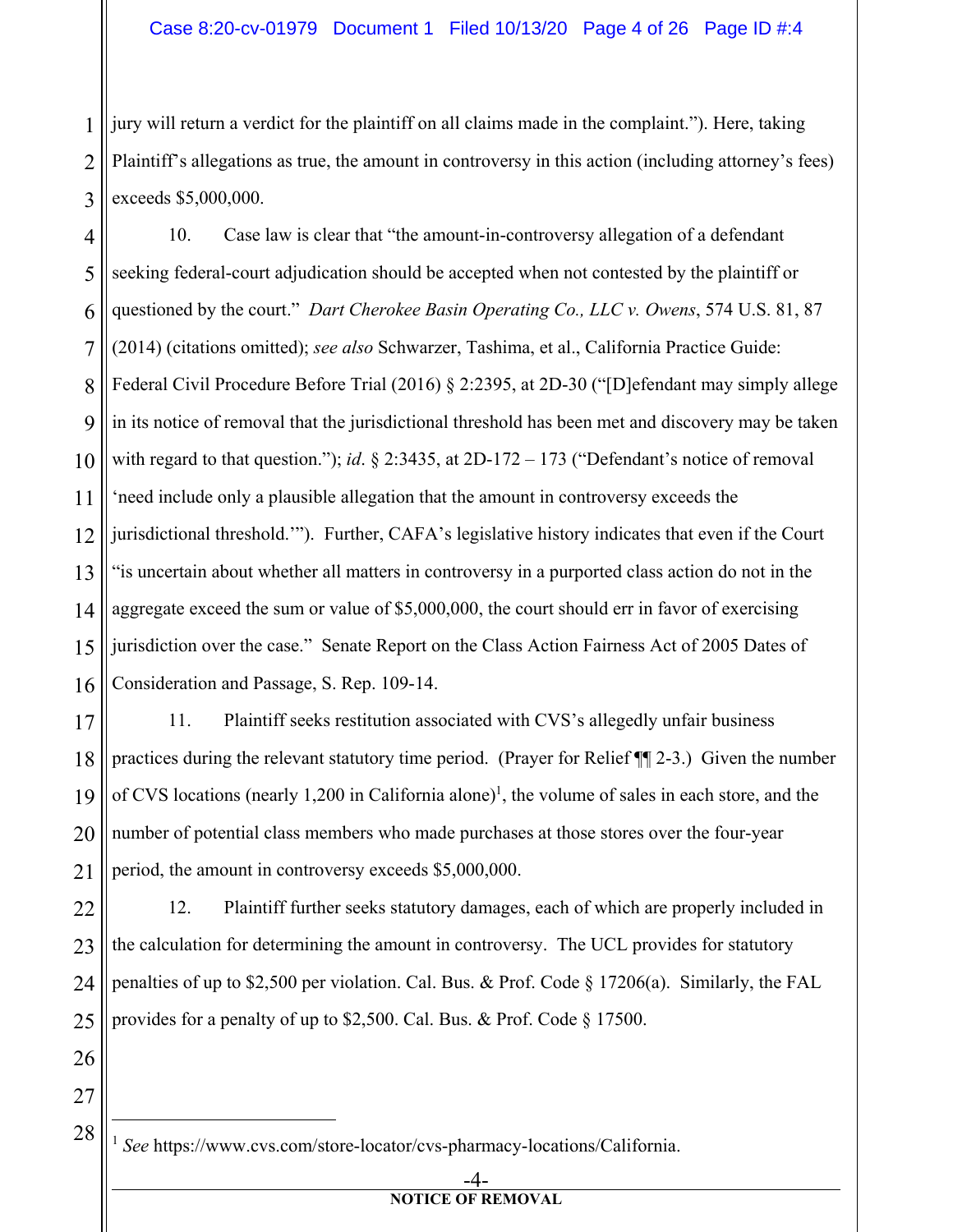1 2 3 4 5 6 7 8 9 10 13. Plaintiff also seeks injunctive relief. (Prayer for Relief ¶ 3.) The potential cost of compliance with a request for injunctive relief may be considered when calculating the amount put in controversy under CAFA. *Tompkins v. Basic Research LLC*, No. 5-08-244, 2008 WL 71808316, at \*4 & n9 (E.D. Cal. Apr. 22, 2008) (noting that under CAFA, the amount put in controversy includes defendants' potential cost of compliance with a request for injunctive relief); *see also* James Wm. Moore et al., Moore's Federal Practice's 102.26(c)(iii) (3d ed. 2010) ("The amount in controversy in CAFA cases may be determined on the basis of the aggregate value to either the plaintiff class members or to the defendants"). The costs to comply with an injunction could potentially be significant and Plaintiff's request for injunctive relief further takes the amount in controversy over the statutory threshold. *See* 28 U.S.C. § 1332(d)(2).

11 12 13 14. While Plaintiff's claim for restitution, in itself, puts the amount in controversy above \$5,000,000, the actual, punitive and statutory damages; and injunctive relief requested by Plaintiff make clear that this requirement is satisfied.

14

#### **C. Minimum Diversity Exists**

15 16 17 15. The minimal diversity standard of CAFA is met as long as any one defendant is a citizen of a different state than any of the named plaintiffs. 28 U.S.C. § 1332(d)(2)(A). Plaintiff is a resident of California. (Complaint ¶ 7.)

18 19 20 16. For purposes of diversity, a corporation is deemed to be a citizen of (1) the state under whose laws it is organized; and (2) the state of its "principal place of business." 28 U.S.C. § 1332(c)(1). CVS is a Rhode Island corporation. (Complaint ¶ 8.)

21 22 17. Thus, minimal diversity is satisfied because Plaintiff is a citizen of a state (California) different from CVS (Rhode Island).

23

#### **D. No CAFA Exceptions Apply**

24 25 26 27 18. The Action does not fall within any of exclusion to removal jurisdiction recognized by 28 U.S.C. § 1332(d), and Plaintiff has the burden of proving otherwise. *See Serrano v. 180 Connect, Inc*., 478 F.3d 1018, 1021 (9th Cir. 2007) ("[T]he party seeking remand bears the burden to prove an exception to CAFA's jurisdiction").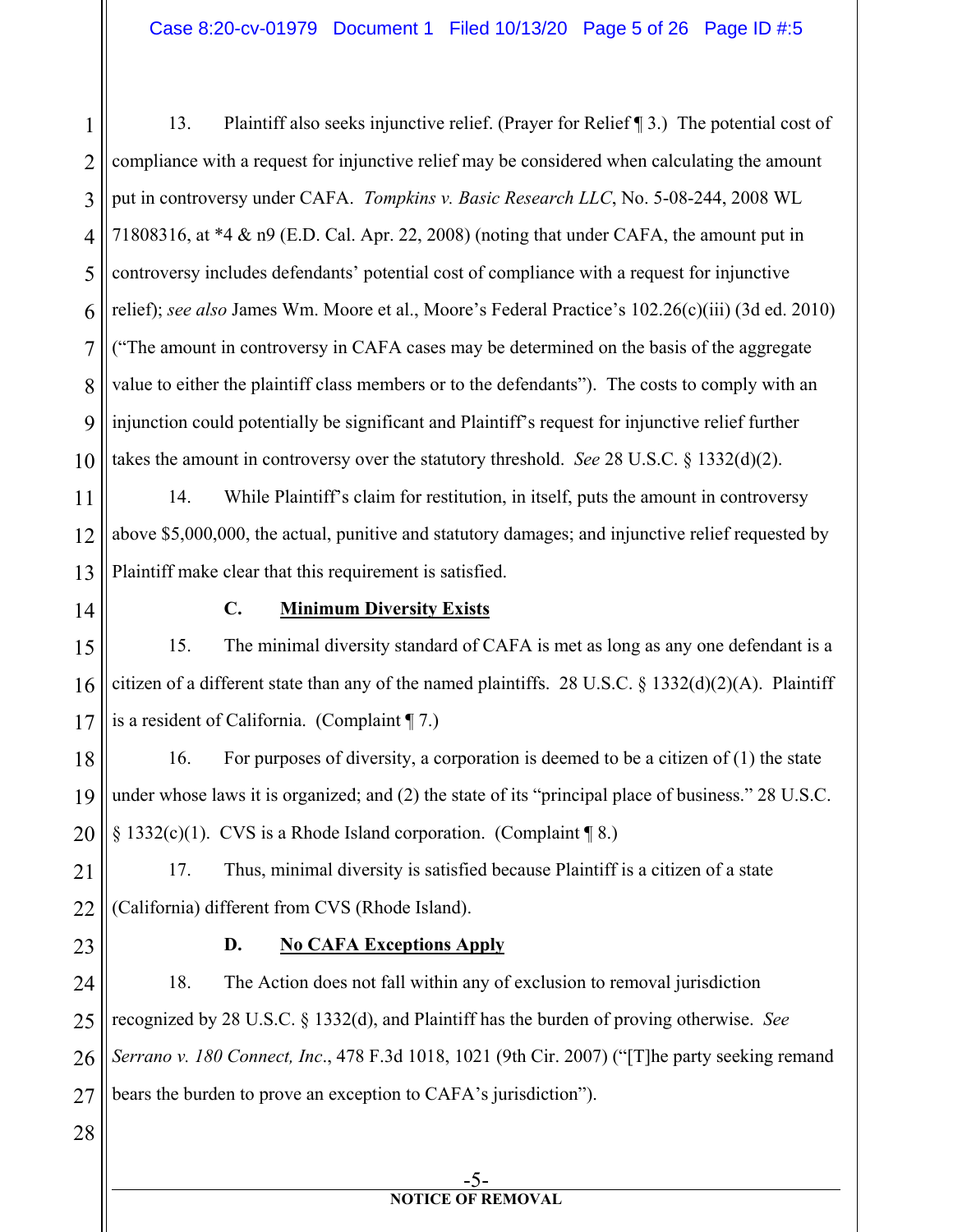1 2

3

4

5

17

18

19

20

21

22

23

24

25

26

27

28

# **V. THE OTHER PROCEDURAL REQUISITES FOR REMOVAL ARE SATISFIED**

19. Removal to this judicial district and division is proper under 28 U.S.C. §§ 1441(a), 1446(a), because the Superior Court of the State of California for the County of Orange is located within the Central District of California.

6 7 8 9 10 20. This Notice of Removal is timely because it was filed within thirty days of September 10, 2020, the date on which CVS was served with the Summons and Complaint. 28 U.S.C. § 1446(b). Thirty days after September 10, 2020 was Saturday, October 10, 2020, the next day a Sunday, and the following day, October 12, 2020, was a court holiday. FRCP, Rule  $6(a)(1)(c)$ ; 5 U.S. § 6103.

11 12 21. Pursuant to 28 U.S.C. § 1446(a), a copy of the Summons, Complaint, and all other documents served on CVS are attached as Exhibit A.

13 14 15 16 22. Pursuant to 28 U.S.C. § 1446(d), a copy of this Notice of Removal and all documents in support thereof and concurrently therewith are being filed with the Clerk of the Superior Court for the County of Orange. Written notice of the filing of this Notice of Removal is being served upon counsel for Plaintiff.

### **CONCLUSION**

CVS respectfully submits that this action is removed properly pursuant to the Class Action Fairness Act.

#### DATED: October 13, 2020 STEPTOE & JOHNSON LLP

By: /s/ *Melanie Ayerh*  Carol R. Brophy Melanie Ayerh Attorneys for Defendant, CVS PHARMACY, INC.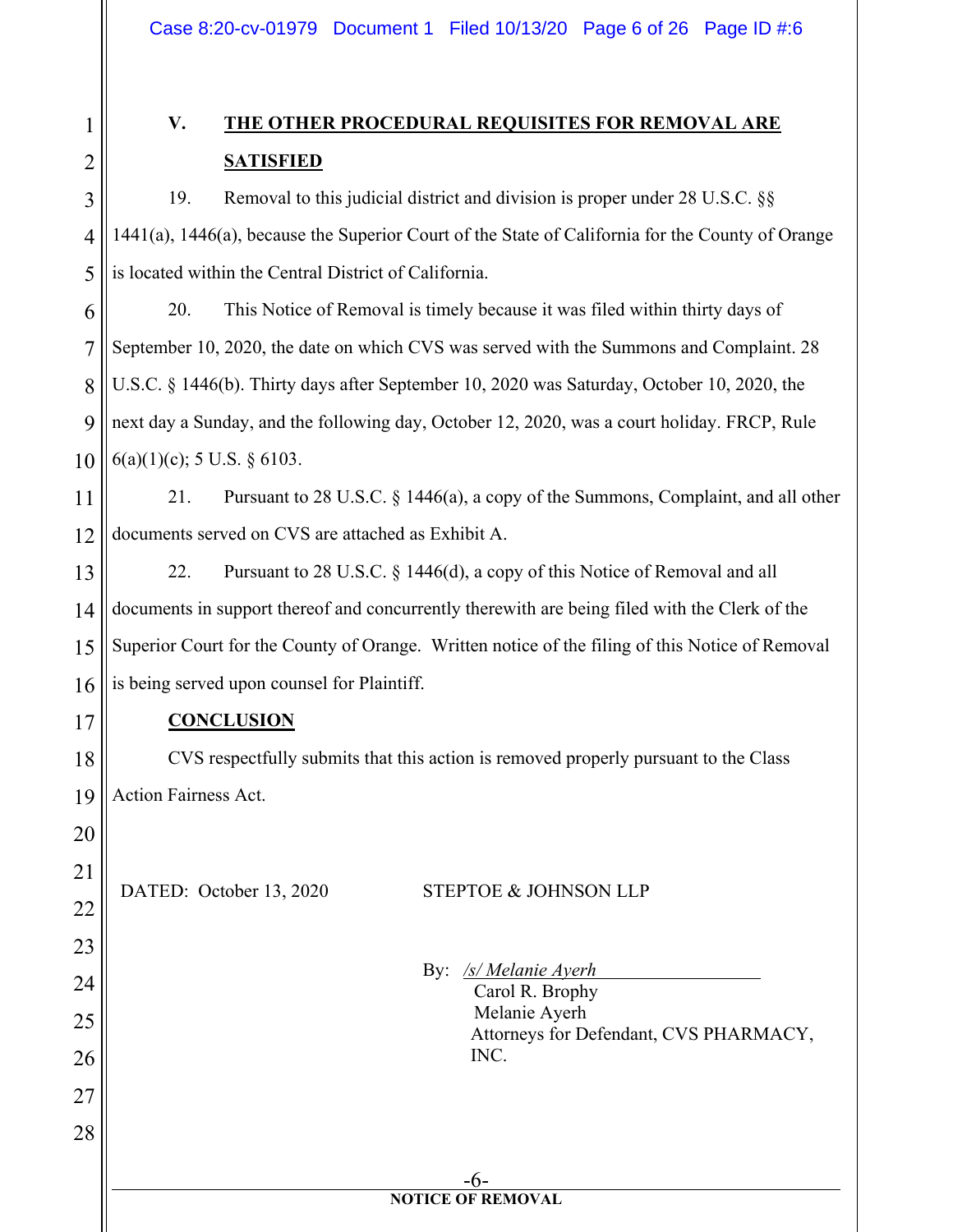|                            |                                                                                                   |                                                                                                                                                                                                                                                                                                                                                                                                                                                                                                                       | Eleasen&alo-Ele@Bedby Eden Danment Clatificited Colins/200r hage C3/06/2620 Page: \$D AND<br>30-2020-01141024-CU-FR-CXC - ROA # 2 - DAVID H. YAMASAKI, Clerk of the Court By Sarah Loose, Deputy Clerk. |  |  |  |  |  |
|----------------------------|---------------------------------------------------------------------------------------------------|-----------------------------------------------------------------------------------------------------------------------------------------------------------------------------------------------------------------------------------------------------------------------------------------------------------------------------------------------------------------------------------------------------------------------------------------------------------------------------------------------------------------------|---------------------------------------------------------------------------------------------------------------------------------------------------------------------------------------------------------|--|--|--|--|--|
|                            | $\mathbf{1}$<br>$\overline{2}$<br>3<br>$\overline{4}$<br>5<br>6<br>$\overline{7}$<br>8<br>9<br>10 | Bobby Saadian (SBN 250377)<br>bobby@wilshirelawfirm.com<br>Justin F. Marquez (SBN 262417)<br>justin@wilshirelawfirm.com<br>Thiago Coelho (SBN 324715)<br>thiago@wilshirelawfirm.com<br>Robert Dart (SBN 264060)<br>RDart@wilshirelawfirm.com<br>WILSHIRE LAW FIRM, PLC<br>3055 Wilshire Blvd., 12th Floor<br>Los Angeles, California 90010<br>Telephone: (213) 381-9988<br>Facsimile: (213) 381-9989<br><b>Attorneys for Plaintiff</b><br>and the Putative Class<br><b>SUPERIOR COURT FOR THE STATE OF CALIFORNIA</b> |                                                                                                                                                                                                         |  |  |  |  |  |
|                            | 11<br>12                                                                                          |                                                                                                                                                                                                                                                                                                                                                                                                                                                                                                                       | <b>COUNTY OF ORANGE</b>                                                                                                                                                                                 |  |  |  |  |  |
| Los Angeles, CA 90010-1137 | 13<br>14<br>15<br>16<br>17<br>18<br>19<br>20<br>21<br>22<br>23<br>24<br>25<br>26<br>27<br>28      | JOSEPH MIER, individually and on behalf<br>of all others similarly situated,<br>Plaintiff,<br>VS.<br>CVS HEALTH, Rhode Island corporation;<br>and DOES 1 to 100, inclusive,<br>Defendants.                                                                                                                                                                                                                                                                                                                            | CASE NO.: 30-2020-01141024-CU-FR-CXC<br>Assigned for all purposes to: Judge Randall J. Sherman<br>Dept: CX105<br><b>CLASS ACTION</b><br><b>COMPLAINT</b><br><b>DEMAND FOR JURY TRIAL</b>                |  |  |  |  |  |
|                            |                                                                                                   |                                                                                                                                                                                                                                                                                                                                                                                                                                                                                                                       | COMPLAINT AND DEMAND FOR JURY TRIAL                                                                                                                                                                     |  |  |  |  |  |

**WILSHIRE LAW FIRM, PLC**  3055 Wilshire Blvd, 12th Floor

WILSHIRE LAW FIRM, PLC<br>3055 Wilshire Blvd, 12<sup>th</sup> Floor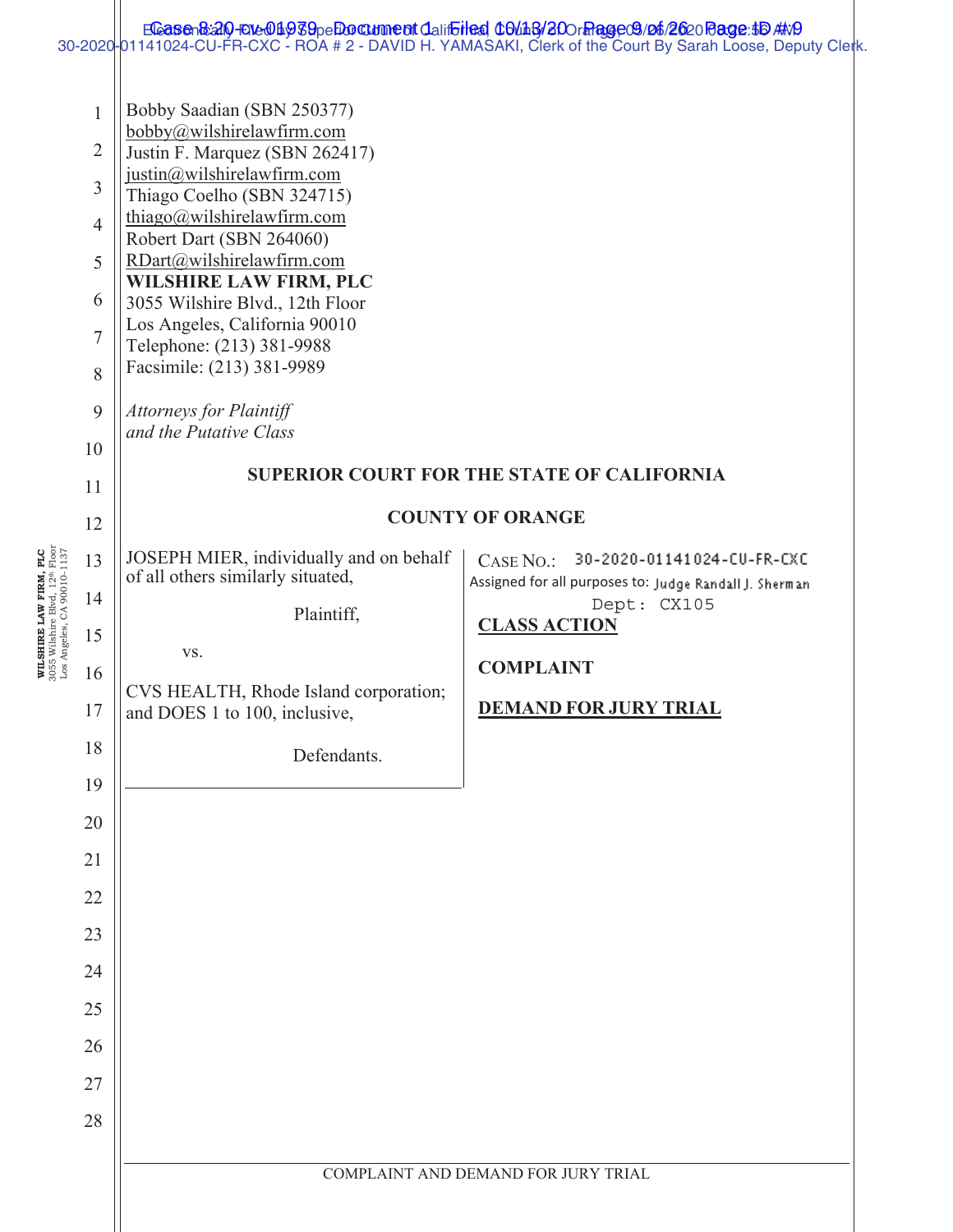Plaintiff Jospeh Mier ("Plaintiff"), individually and on behalf of all others similarly situated, bring this action based upon personal knowledge as to themselves and their own acts, and as to all other matters upon information and belief, based upon, *inter alia*, the investigation of their attorneys.

#### **NATURE OF THE ACTION**

1. Defendant CVS Health ("CVS") is a Rhode Island corporation headquartered in Woonsocket, Rhode Island, that, among other things, produces health products.

2. Defendant sells at its stores and elsewhere certain items from its own brand, such as alcohol-based hand-sanitizer. Defendant includes, printed on the bottles which contain its hand-sanitizer, a statement that the product kills 99.99% of germs. CVS's Original Scent Moisturizing Hand Sanitizer and all similar CVS brand hand sanitizers state on their bottles, "Kills 99.99% of Germs."

3. These statements, in that they are made with a degree of certainty to the hundredth digit, necessarily imply that a scientific study proves that the product in fact kills 99.99% of germs. Accordingly, they are each false statements, as no scientific study supports them.

17 18 19 20 21 22 23 24 25 26 27 4. In fact, it is scientifically proven that alcohol-based hand-sanitizer does not kill many types of germs. It does not kill many non-enveloped viruses, such as norovirus. "Norovirus is the leading cause of foodborne illness in the United States. It causes 58% of foodborne illnesses acquired in the United States." https://www.cdc.gov/norovirus/trendsoutbreaks/burden-US.html. It is hard to believe that Defendant's hand-sanitizer kills 99.99% of all germs, while excluding the family of viruses that causes more than half of all food borne illnesses in the country. It also does not kill bacterial spores, protozoan cysts, some parasites like Giardia, and the diarrhea-causing bacterium Clostridium difficile. Moreover, studies have shown that some bacteria are becoming alcohol-resistant. For these reasons, no scientific study proves with any degree of certainty the overall percentage of germs which alcohol-based handsanitizer kills.

28

1

2

3

4

5

6

7

8

9

10

11

12

13

14

15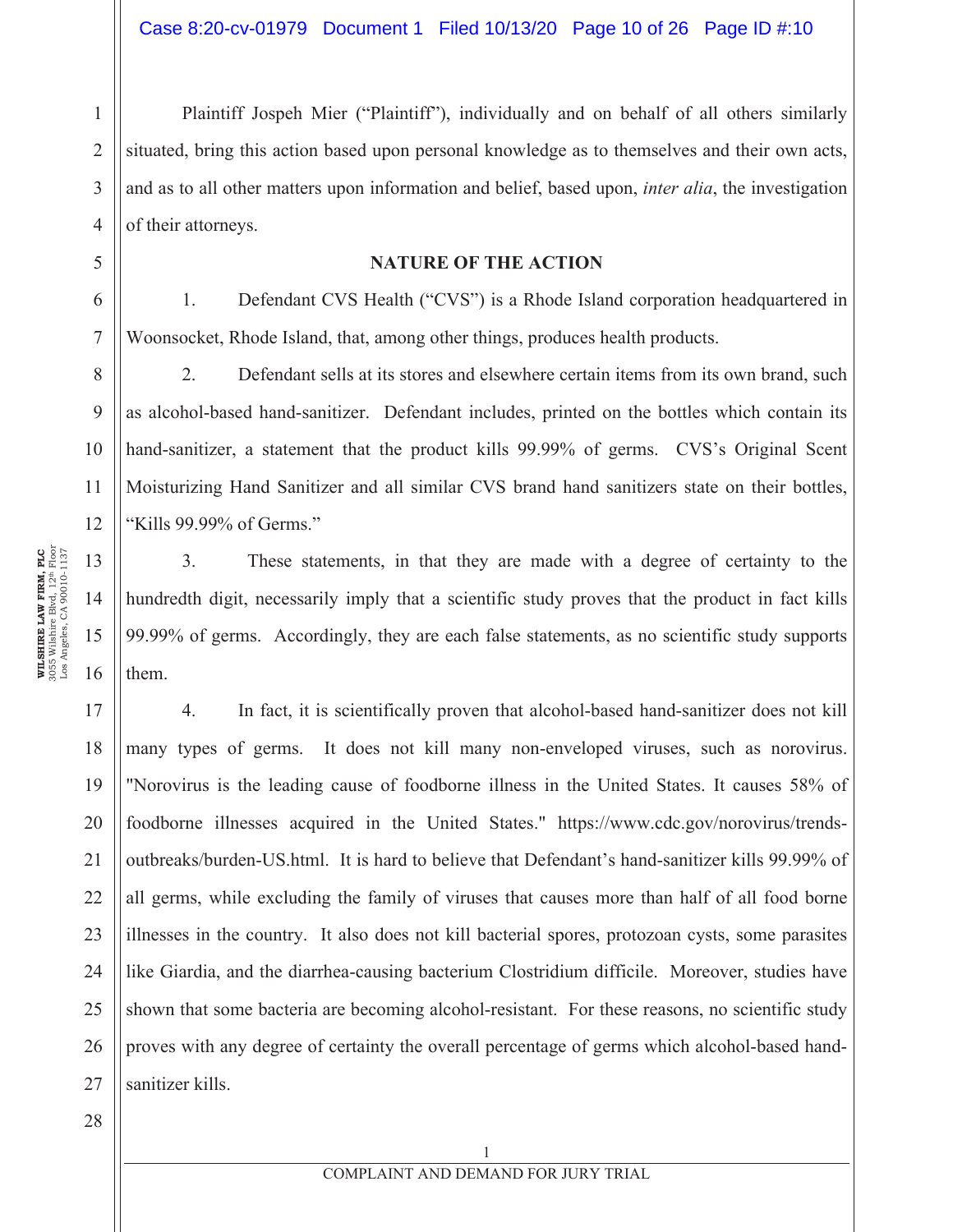5. Defendant was aware that no scientific study supported its 99.99% claims, yet it proceeded to make those claims on the product labels, creating the clear impression that it had been scientifically proven. The product labels are therefore materially misleading, in that they plainly state, in a manner giving the impression that it has been scientifically proven, that the product kills 99.99% of germs, when studies show that it does not kill many types of germs. Hundreds of thousands of consumers have purchased these products, particularly during the ongoing COVID-19 pandemic, in the false belief that they have been proven to kill 99.99% of germs. It has not been so proven. They have been misled.

9 10 11 12 13 14 6. As a result of Defendants' deceptive and misleading practices, Plaintiff and the Class Members were induced to purchase hand-sanitizer which does not perform as advertised. Defendant has made millions of dollars in fraudulent sales to individuals who Defendant told were receiving a product which had been proven, with a high degree of certitude, to kill almost every germ. Defendant's customers did not receive the benefit of their bargain. The products do not kill many types of germs.

#### **THE PARTIES**

7. Plaintiff Joseph Mier ("Plaintiff Mier") is a California citizen residing in Orange County, California. On or about August 1, 2019, Plaintiff Mier purchased a bottle of CVS' Advanced Formula Hand Sanitizer, an alcohol-based hand-sanitizer, from a CVS store located at the intersection of Main Street and Warner Avenue, in Santa Ana, CA.

20 21 22 8. Defendant CVS is a Rhode Island corporation with its principal offices located in Woonsocket, Rhode Island. CVS does substantial business, including selling its health products, in California, and in Orange County specifically.

23 24 25 26 27 9. Plaintiff is unaware of the true names, identities, and capacities of the defendants sued herein as DOES 1 to 100. Plaintiff will seek leave to amend this complaint to allege the true names and capacities of DOES 1 to 100 if and when ascertained. Plaintiff is informed and believes, and thereupon alleges, that each of the defendants sued herein as a DOE is legally responsible in some manner for the events and happenings alleged herein and that each of the

15

16

17

18

19

1

2

3

4

5

6

7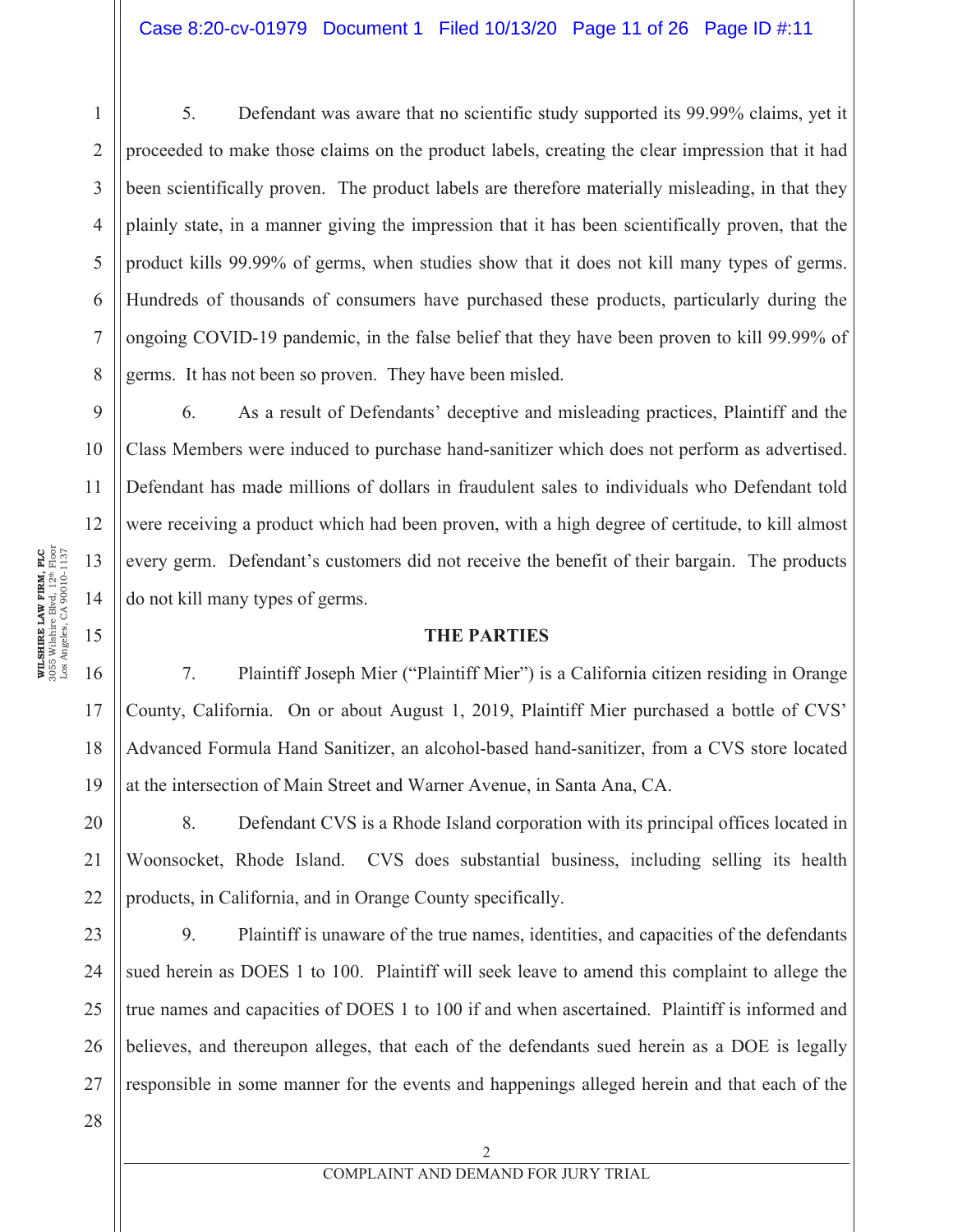### Case 8:20-cv-01979 Document 1 Filed 10/13/20 Page 12 of 26 Page ID #:12

1 2 defendants sued herein as a DOE proximately caused injuries and damages to Plaintiff and Class Members as set forth below.

3 4

5

6

7

8

9

10

11

12

13

14

15

16

17

10. As used herein, "Defendants" shall refer to CVS and Does 1 to 100, collectively.

#### **JURISDICTION AND VENUE**

11. This Court has subject matter jurisdiction over this action pursuant to Section 410.10 of the California Code of Civil Procedure.

12. The Court has personal jurisdiction over Defendants because Plaintiff's and Class Members' claims arise out Defendants' business activities conducted in the State of California.

13. Venue is appropriate in Orange County because, among other things: (a) Plaintiff purchased the products from Defendants' stores in Orange County; and (b) many of the acts and omissions that give rise to the claims for relief alleged in this action took place in Orange County.

#### **FACTUAL ALLEGATIONS**

14. Plaintiff is an individual who purchased CVS brand alcohol-based hand-sanitizer from one of Defendants' stores. When Plaintiff purchased the hand-sanitizer, the label on the bottle of hand-sanitizer stated prominently that the product would "kill [] 99.99% of germs."

18 19 20 21 22 23 15. On the product label, there is an asterisk next to the above statements, which leads to the following statement written in a much smaller font, or a statement similar to the following statement, on the back label: "Effective at eliminating 99.99% of many common harmful germs and bacteria in as little as 15 seconds." Plaintiff did not read this disclaimer. Further, a reasonable consumer who read this language would not understand it to take back the promise on the front of the bottle, to kill 99.99% of all germs.

24 25 26 16. Plaintiff read these statements on the product labels and relied on them when purchasing the products. Plaintiff believed that this statement meant that a scientific study proved that the product would kill 99.99% of all known germs. That is because the statement included an exact figure for the percentage of germs that would be killed—99.99%. The

3055 Wilshire Blvd, 12th Floor **WLSHIRE LAW FIRM, PLC**<br>3055 Wilshire Blvd, 12<sup>th</sup> Floor<br>Los Angeles, CA 90010-1137 Los Angeles, CA 90010-1137 **WILSHIRE LAW FIRM, PLC**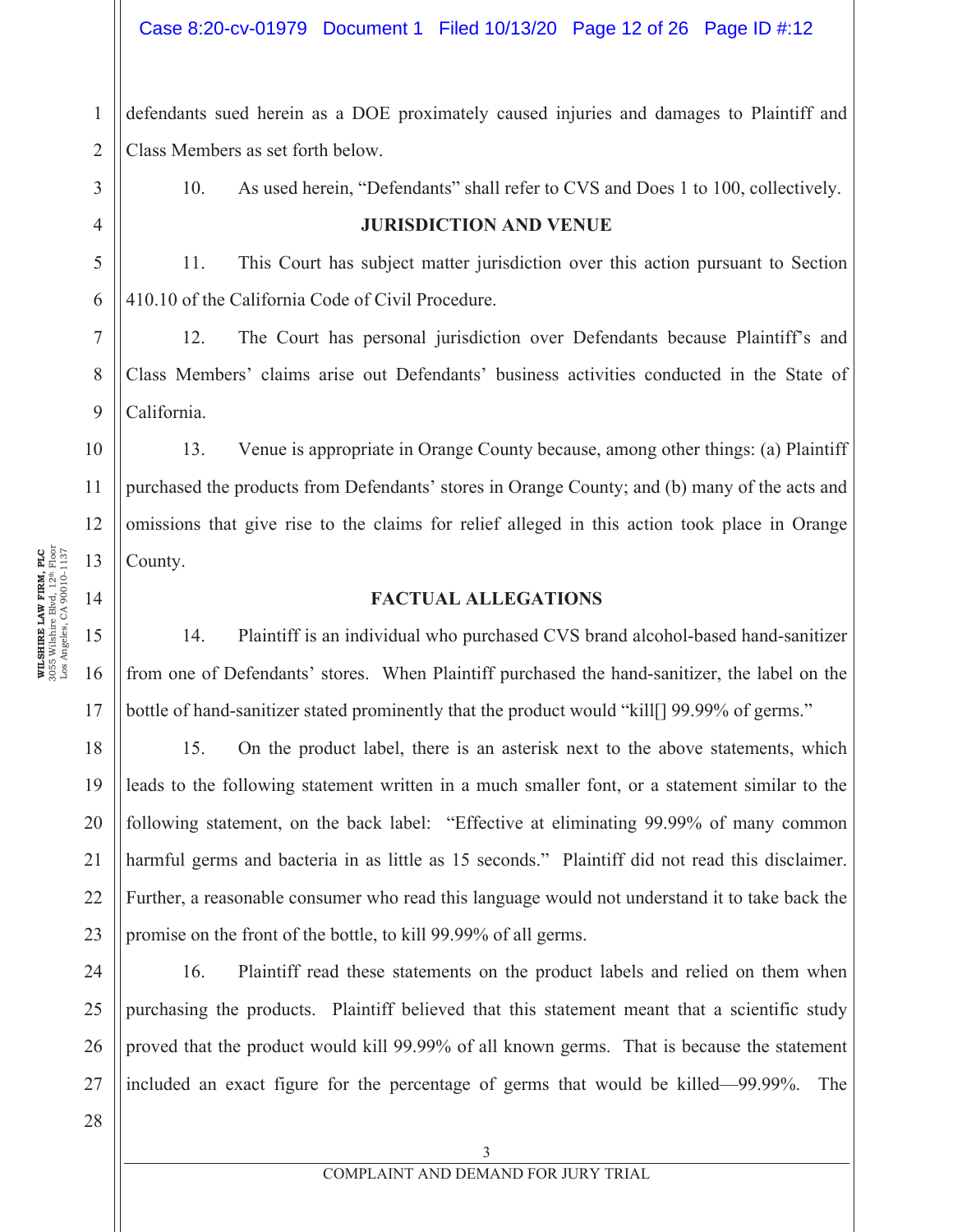1 2 statement did not read, "kills most germs," it read "kills 99.99% of germs," which indicates that some evidence supports the figure 99.99%.

17. The statement created a false impression. No scientific study indicates that alcohol-based hand-sanitizers kill 99.99% of germs. In fact, many scientific studies show that hand-sanitizers do not kill many prominent and harmful germs, and that they are less effective than washing one's hands.

7 8 9 10 11 18. First of all, studies show that some types of bacteria are becoming alcoholresistant due to the use of hand-sanitizers. For instance, the bacterium Enterococcus faecium has been found to have become ten times more alcohol tolerant in the years after 2010 than it was in the years before 2010. https://www.forbes.com/sites/brucelee/2018/08/04/how-thisbacteria-may-becoming-more-resistant-to-hand-sanitizer/#138e8d1722dd.

19. Further, it is known that alcohol-based hand sanitizers do not kill many nonenveloped viruses, such as norovirus. *See* https://www.medicalnewstoday.com/articles/ 232708#1. As noted above, norovirus accounts for over half of the food-borne illnesses in the country.

16 17 18 20. Third, it is known that alcohol-based hand sanitizers do not kill bacterial spores, which are a leading cause of illness. (https://www.researchgate.net/publication/ 43353621 Effectiveness of Alcohol-Based Hand Rubs for Removal of Clostridium difficile Spores from Hands)

21. Fourth, it has been shown that alcohol-based hand sanitizers do not kill protozoan cysts, which grow to become invasive parasites, such as Giardia. https://www.ncbi.nlm.nih.gov/pmc/articles/PMC4510183/

22. In light of the fact that evidence shows that many types of germs are not killed by alcohol-based hand-sanitizers, it appears extremely doubtful that these sanitizers in fact kill 99.99% of all germs. Certainly, no study shows that the sanitizers kill any given amount of germs such that an exact percentage of germs killed could be stated. Yet that is exactly what Defendants have done. Defendants made false statements.

3055 Wilshire Blvd, 12th Floor **WILSHIRE LAW FIRM, PLC**<br>3055 Wilshire Blvd, 12<sup>th</sup> Floor<br>Los Angeles, CA 90010-1137 Los Angeles, CA 90010-1137 **WILSHIRE LAW FIRM, PLC** 

3

4

5

6

12

13

14

15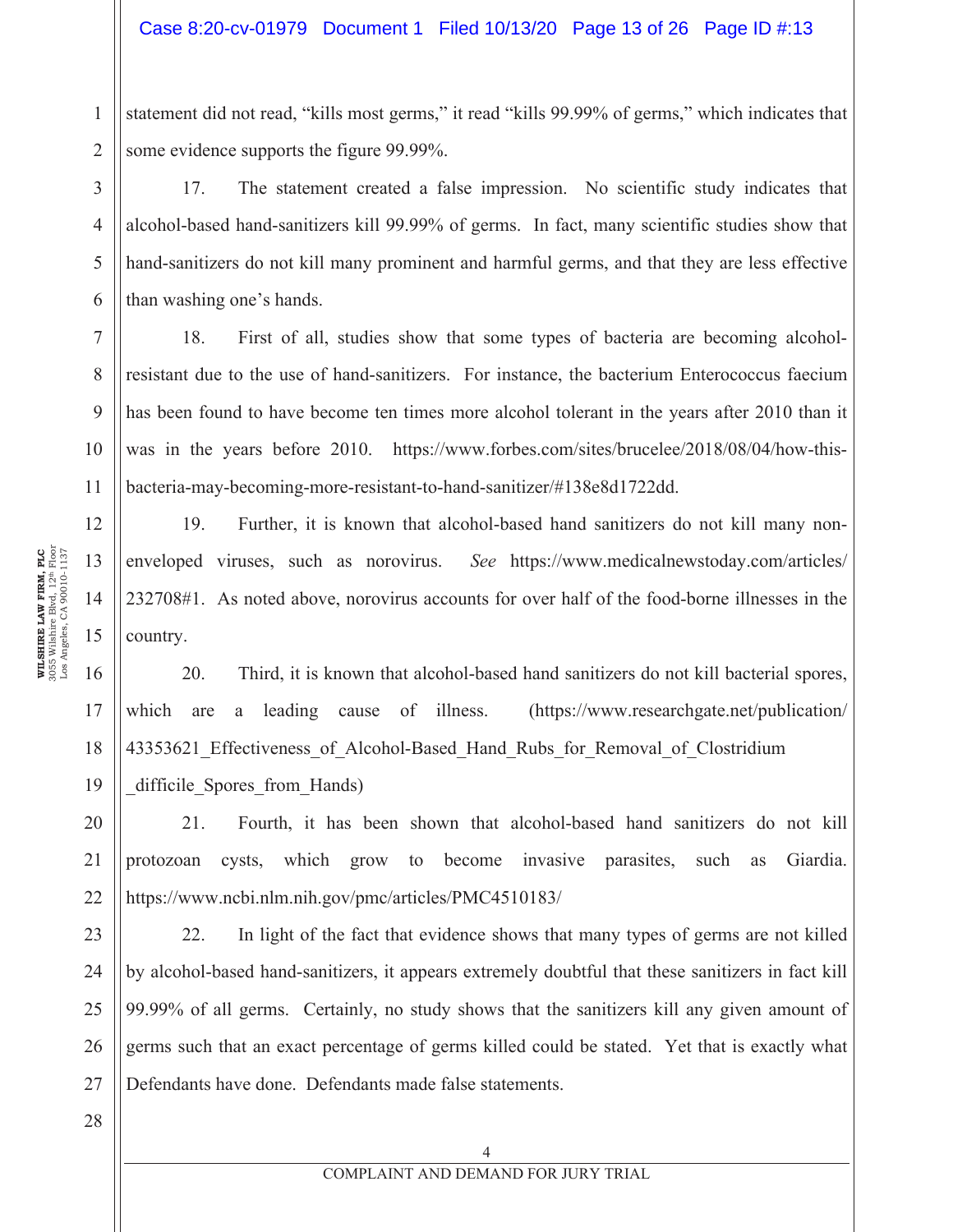23. Plaintiff purchased the hand-sanitizer in reliance on these representations, believing that it had in fact been scientifically proven that the hand-sanitizer killed 99.99% of all germs. Plaintiff received a product that was not in fact proven to kill 99.99% of germs. Plaintiff did not get the product that was advertised.

#### **CLASS ACTION ALLEGATIONS**

24. Plaintiff brings this action on his own behalf and pursuant to California Code of Civil Procedure § 382. Plaintiff intends to seek certification of a class defined as follows:

> All persons residing in the State of California who purchased CVS brand hand-sanitizer during the period beginning four years from the date of the filing of this Complaint to the date of class certification (the "Class").

25. Excluded from the Class are: (a) Defendants, including any entity in which any of the Defendants has a controlling interest, is a parent or a subsidiary of, or which is controlled by any of the Defendants; (b) the officers, directors, and legal representatives of Defendants; and (c) the judge and the court personnel in this case as well as any members of their immediate families. Plaintiff reserves the right to amend the definition of the Class if discovery, further investigation and/or rulings by the Court dictate that it should be modified.

26. *Numerosity*. The members of the Class are so numerous that the joinder of all Class Members is impractical. While the exact number of Class Members is unknown to Plaintiff at this time, given the amount of Defendants' brand hand-sanitizer sold in California, it stands to reason that the number of Class Members is at least in the thousands. Class Members are readily identifiable from information and records in Defendants' possession, custody, or control, such as account information and sales records.

27. *Commonality and Predominance*. There are questions of law and fact common to Class Members, which predominate over any questions affecting only individual Class Members. These common questions of law and fact include, without limitation:

a. Whether Defendants' brand hand-sanitizers contains the statement, on the product labels, that it kills 99.99% of germs;

1

2

3

4

5

6

7

8

9

10

11

12

13

14

15

16

17

18

19

20

21

22

23

24

25

26

27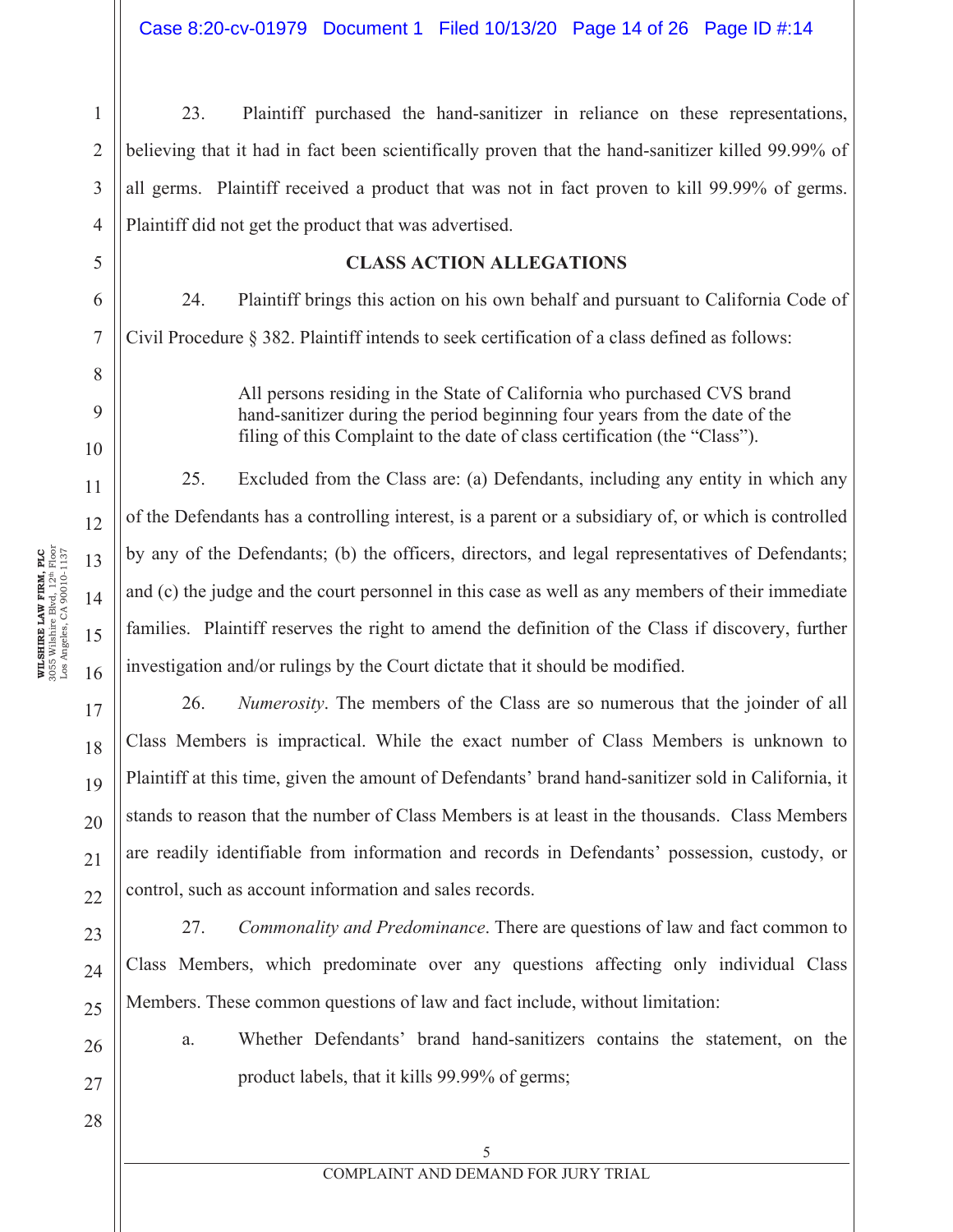# Case 8:20-cv-01979 Document 1 Filed 10/13/20 Page 15 of 26 Page ID #:15

| $\mathbf{1}$   | $\mathbf{b}$ .                                                                                      | Whether Defendants' product labeling created the impression among their                            |  |  |  |
|----------------|-----------------------------------------------------------------------------------------------------|----------------------------------------------------------------------------------------------------|--|--|--|
| $\overline{2}$ |                                                                                                     | customers that their product would kill 99.99% of all germs.                                       |  |  |  |
| 3              | c.                                                                                                  | Whether a reasonable person would have read the statement "kills 99.99% of                         |  |  |  |
| $\overline{4}$ |                                                                                                     | germs" and any accompanying language to mean that the hand-sanitizer had                           |  |  |  |
| 5              |                                                                                                     | been scientifically proven to kill at least that exact percentage of germs;                        |  |  |  |
| 6              | d.                                                                                                  | Whether the hand-sanitizer kills 99.99% of germs;                                                  |  |  |  |
| $\tau$         | e.                                                                                                  | Whether it has been scientifically proven that the hand-sanitizer kills 99.99% of                  |  |  |  |
| 8              |                                                                                                     | germs;                                                                                             |  |  |  |
| 9              | f.                                                                                                  | Whether Defendants knew or should have known that it had not been                                  |  |  |  |
| 10             |                                                                                                     | scientifically proven that the hand-sanitizer kills 99.99% of germs;                               |  |  |  |
| 11             | g.                                                                                                  | Whether Defendant knew or should have known that the hand-sanitizer does not                       |  |  |  |
| 12             |                                                                                                     | kill 99.99% of germs;                                                                              |  |  |  |
| 13             | h.                                                                                                  | The nature of the relief, including equitable relief, to which Plaintiff and Class                 |  |  |  |
| 14             |                                                                                                     | Members are entitled; and                                                                          |  |  |  |
| 15             | $\mathbf{i}$ .                                                                                      | Whether Plaintiff and Class Members are entitled to damages, civil penalties                       |  |  |  |
| 16             |                                                                                                     | and/or injunctive relief.                                                                          |  |  |  |
| 17             | 28.                                                                                                 | Typicality. Plaintiff's claims are typical of those of other Class Members because                 |  |  |  |
| 18             | Plaintiff, like the other Class Members, purchased CVS brand hand-sanitizer which included a        |                                                                                                    |  |  |  |
| 19             |                                                                                                     | statement that it would kill 99.99% of germs, but would not in fact kill that percentage of germs. |  |  |  |
| 20             | 29.                                                                                                 | <i>Adequacy of Representation.</i> Plaintiff will fairly and adequately represent and              |  |  |  |
| 21             | protect the interests of the Class Members. Plaintiff have retained competent counsel               |                                                                                                    |  |  |  |
| 22             | experienced in litigation of class actions, including consumer class actions, and Plaintiff intends |                                                                                                    |  |  |  |
| 23             | to prosecute this action vigorously. Plaintiff and Class Members have a unified and non-            |                                                                                                    |  |  |  |
| 24             | conflicting interest in pursuing the same claims and obtaining the same relief. Therefore, all      |                                                                                                    |  |  |  |
| 25             | Class Members will be fairly and adequately represented by Plaintiff and his counsel.               |                                                                                                    |  |  |  |
| 26             | 30.                                                                                                 | Superiority of Class Action. A class action is superior to other available methods                 |  |  |  |

27 28 for the fair and efficient adjudication of the claims alleged in this action. The adjudication of this controversy through a class action will avoid the possibility of inconsistent and potentially

**WILSHIRE LAW FIRM, PLC**<br>3055 Wilshire Blvd, 12<sup>th</sup> Floor<br>Los Angeles, CA 90010-1137 3055 Wilshire Blvd, 12th Floor Los Angeles, CA 90010-1137 **WILSHIRE LAW FIRM, PLC**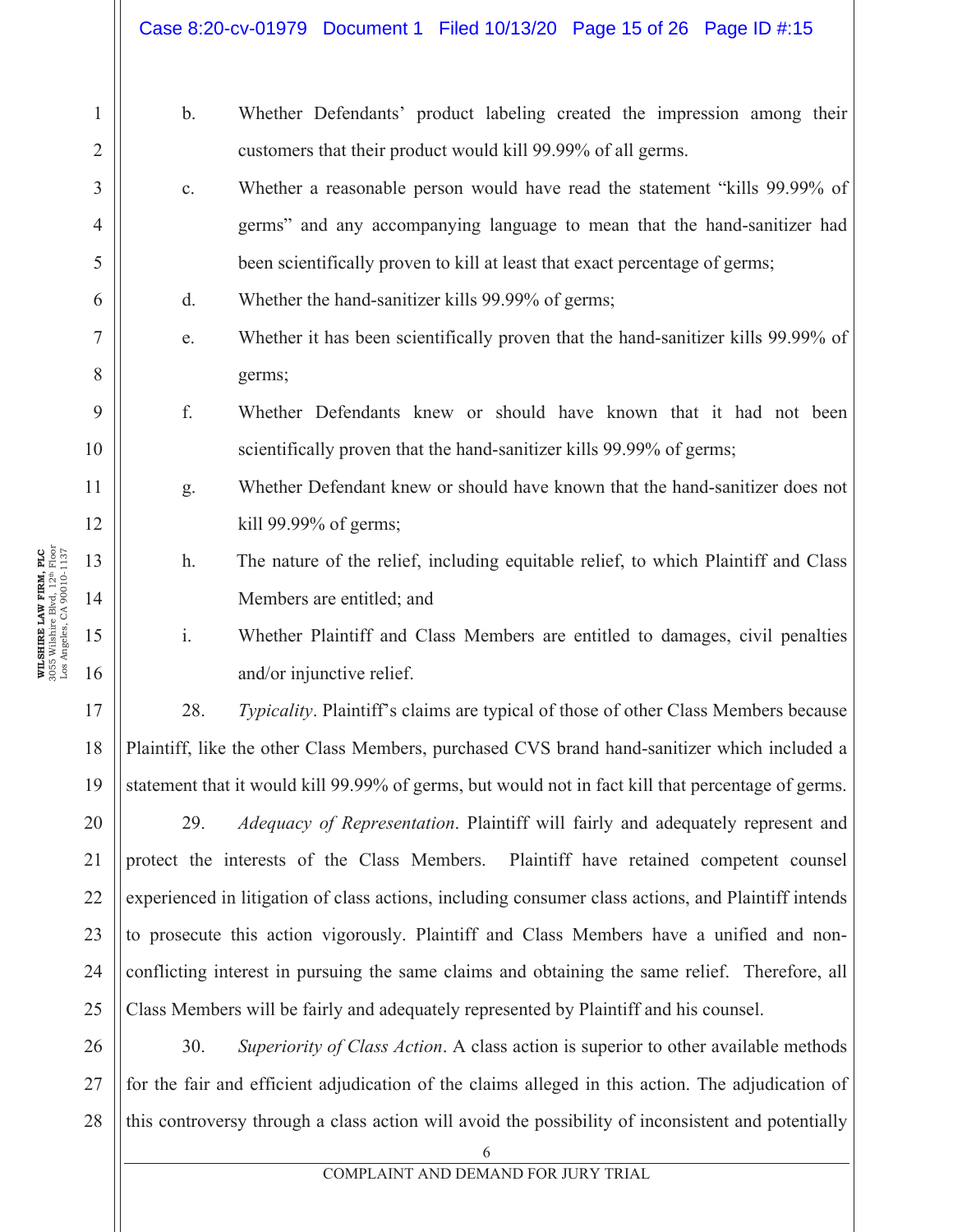#### Case 8:20-cv-01979 Document 1 Filed 10/13/20 Page 16 of 26 Page ID #:16

4 6 conflicting adjudications of the asserted claims. There will be no difficulty in the management of this action as a class action, and the disposition of the claims of the Class Members in a single action will provide substantial benefits to all parties and to the Court. Damages for any individual Class Member are likely insufficient to justify the cost of individual litigation so that, in the absence of class treatment, Defendants' violations of law inflicting substantial damages in the aggregate would go un-remedied.

31. Class certification is also appropriate because Defendants have acted or refused to act on grounds generally applicable to the Class Members, such that final injunctive relief or corresponding declaratory relief is appropriate as to the Class as a whole.

#### **FIRST CAUSE OF ACTION**

(Intentional Misrepresentation)

32. Plaintiff repeats and incorporates herein by reference each and every allegation contained in paragraphs 1 through 31, inclusive, of this Complaint as if set forth fully herein.

33. Defendants represented to Plaintiff and the Class Members that CVS brand handsanitizer would kill 99.99% of germs. Specifically, Defendants placed an advertisement, or caused to be placed an advertisement, on its product label, which stated, "kills 99.99% of germs."

34. This statement, inclusive of any disclaimer, would lead a reasonable person to conclude that the hand-sanitizer had been proven through a scientific study to kill 99.99% of germs. That is because the statement included an exact figure for the percentage which went to the hundredth decimal point. Such an exact number would lead a reasonable person to conclude that a specific number had been calculated, and not that it had been picked out of clean air.

23 24 25 35. These representations were false. It has not been proven in any scientific study that the hand-sanitizer kills 99.99% of germs. In fact, it has been scientifically proven that alcohol-based hand-sanitizer does not kill many types of germs.

26 27 28 36. Defendants knew that the representations at issue were false when they made them, and/or made the representations recklessly and without regard for their truth. Defendants understood, or should have understood, that no scientific study proved that any specific

1

2

3

5

7

8

9

10

11

12

13

14

15

16

17

18

19

20

21

22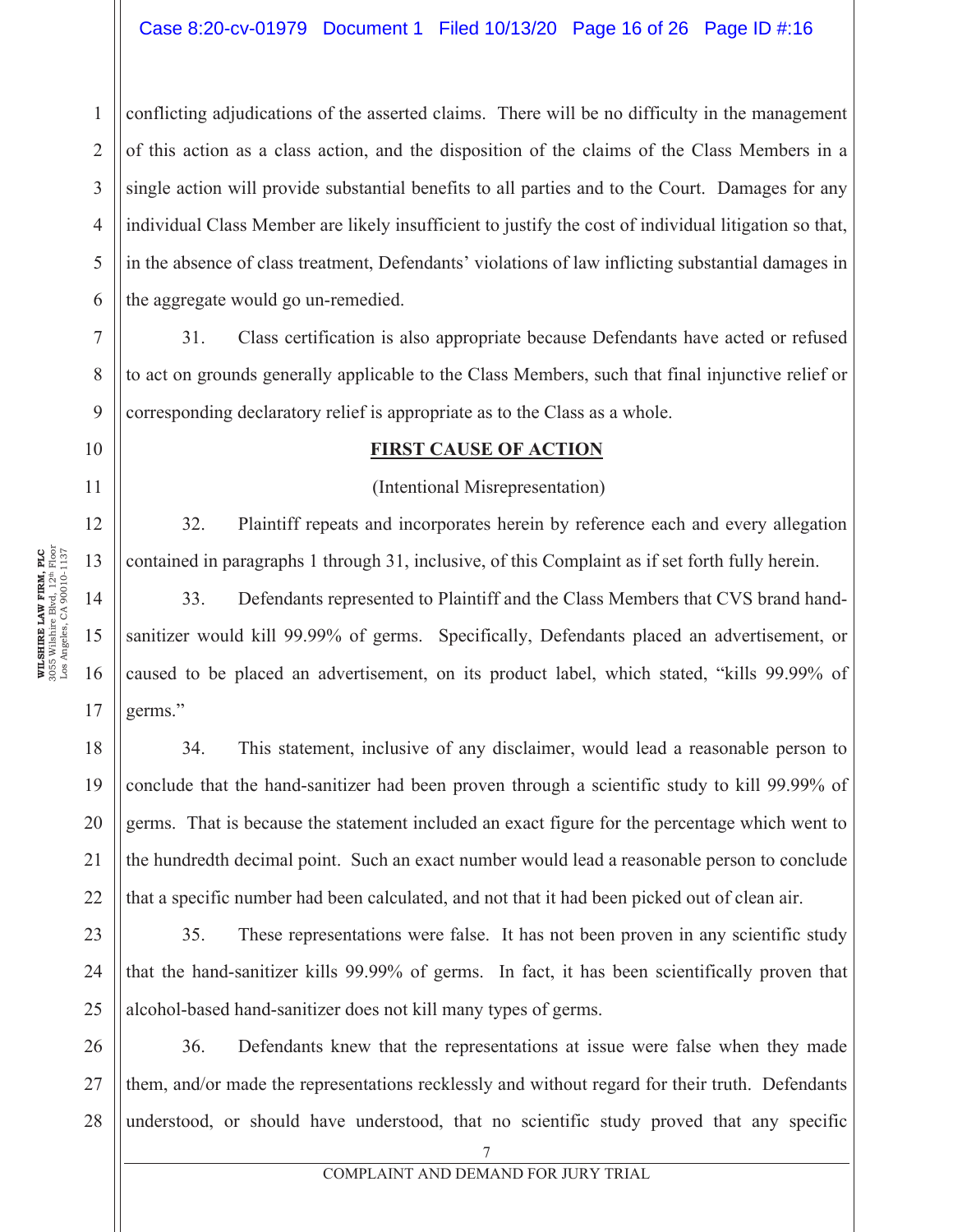1  $\mathfrak{D}$ percentage of all germs would be killed by the hand-sanitizer. Defendants also understood, or should have understood, that alcohol-based hand-sanitizer does not kill many types of germs.

37. Defendants intended that Plaintiff and the Class Members rely on the representations. The advertisement was placed on product packaging and on the product itself for the sole purpose of inducing customers to purchase the product. Defendants understood, or should have understood, that a reasonable person would read the "99.99%" promise to indicate that a scientific study supported this number.

38. Plaintiff and the Class Members reasonably relied on the representations. Plaintiff and the Class Members believed that a scientific study proved that the hand-sanitizer would kill 99.99% of germs. Based on that belief, and because of it, desiring to be protected from 99.99% of germs, Plaintiff and the Class Members purchased the product.

39. As a result, Plaintiff and the Class Members were harmed when they purchased hand-sanitizer that has not actually been proven to kill 99.99% of germs. Plaintiff and the Class members were not protected from many types of germs. Plaintiff and the Class members also paid for a product that they would not otherwise have purchased.

16 17 18 19 40. Plaintiff and the Class Members' reliance on Defendants' representations was a substantial factor in causing this harm. Had Plaintiff and the Class Members known that it had not been proven that the hand-sanitizer killed 99.99% of germs, Plaintiff and the Class Members would not have purchased the product.

20 21 22 41. As a direct and proximate result of Defendants' intentional misrepresentation, Plaintiff and Class Members have suffered injury and are entitled to damages in an amount to be proven at trial but in excess of the minimum jurisdictional requirement of this Court.

#### **SECOND CAUSE OF ACTION**

(Negligent Misrepresentation)

42. Plaintiff repeats and incorporates herein by reference each and every allegation contained in paragraphs 1 through 41, inclusive, of this Complaint as if set forth fully herein.

27 28 43. Defendants represented to Plaintiff and the Class Members that their brand handsanitizer would kill 99.99% of germs. Specifically, Defendants placed an advertisement, or

8

3

4

5

6

7

8

9

10

11

12

13

14

15

23

24

25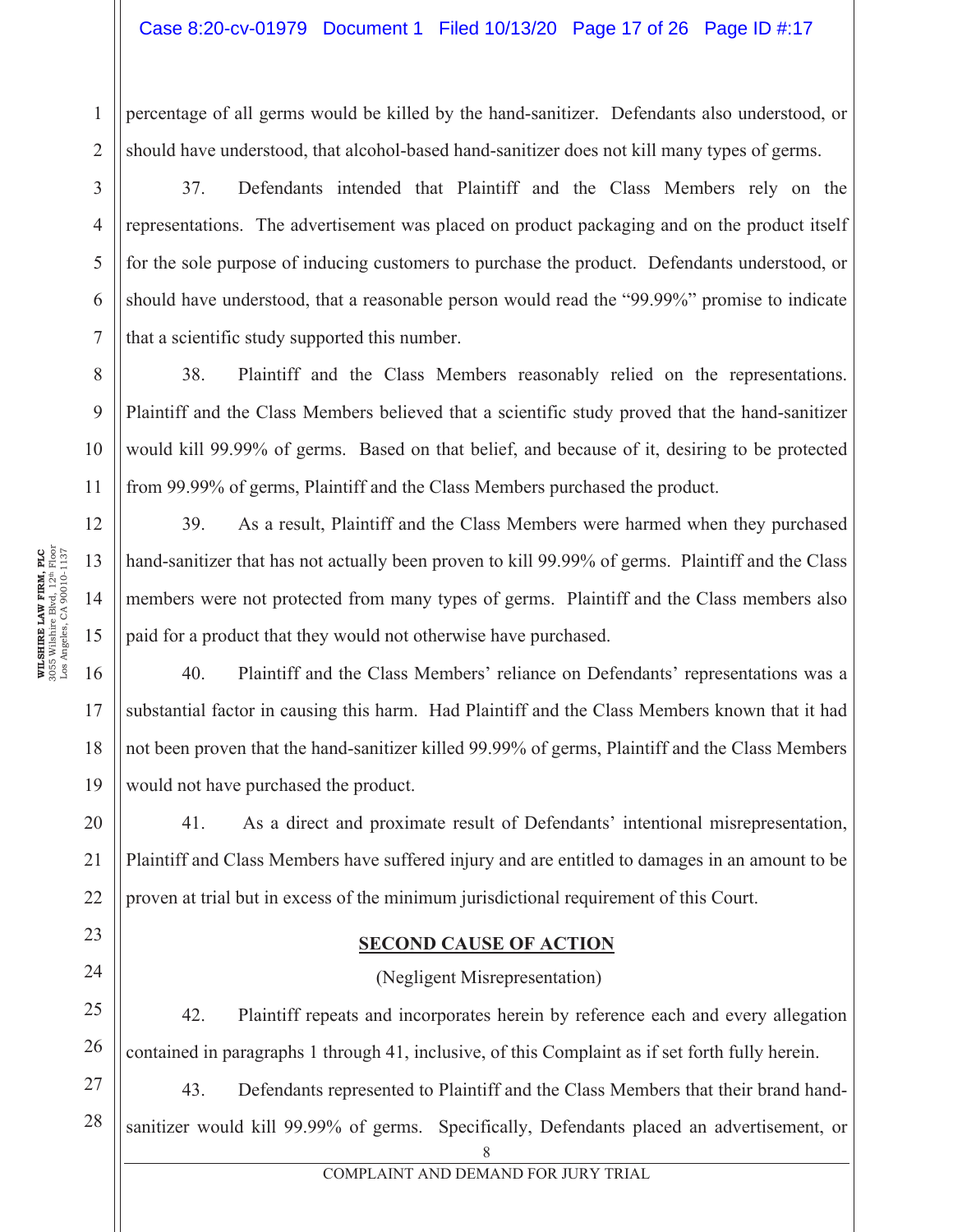#### Case 8:20-cv-01979 Document 1 Filed 10/13/20 Page 18 of 26 Page ID #:18

caused to be placed an advertisement, on its product label, which stated, "kills 99.99% of germs."

44. This statement, inclusive of any disclaimer, would lead a reasonable person to conclude that the hand-sanitizer had been proven through a scientific study to kill 99.99% of germs. That is because the statement included an exact figure for the percentage which went to the hundredth decimal point. Such an exact number would lead a reasonable person to conclude that a specific number had been calculated, and not that it had been picked out of clean air.

8 9 10 45. These representations were false. It has not been proven in any scientific study that the hand-sanitizer kills 99.99% of germs. In fact, it has been scientifically proven that alcohol-based hand-sanitizer does not kill many types of germs.

46. Defendants had no reasonable grounds for believing that the representations were true when they made them. No study proves that alcohol-based hand-sanitizer kills 99.99% of all germs. In fact, many studies prove that hand-sanitizer does not kill many types of germs.

47. Defendants intended that Plaintiff and the Class Members rely on the representations. The advertisement was placed on product packaging and on the product itself for the sole purpose of inducing customers to purchase the product. Defendants understood, or should have understood, that a reasonable person would read the "99.99%" promise to indicate that a scientific study supported this number.

48. Plaintiff and the Class Members reasonably relied on the representations. Plaintiff and the Class Members believed that a scientific study proved that the hand-sanitizer would kill 99.99% of germs. Based on that belief, and because of it, desiring to be protected from 99.99% of germs, Plaintiff and the Class Members purchased the product.

49. As a result, Plaintiff and the Class Members were harmed when they purchased hand-sanitizer that has not actually been proven to kill 99.99% of germs. Plaintiff and the Class members were not protected from many types of germs. Plaintiff and the Class members also paid for a product that they would not otherwise have purchased.

50. Plaintiff and the Class Members' reliance on Defendants' representations was a substantial factor in causing this harm. Had Plaintiff and the Class Members known that it had

1

2

3

4

5

6

7

11

12

13

14

15

16

17

18

19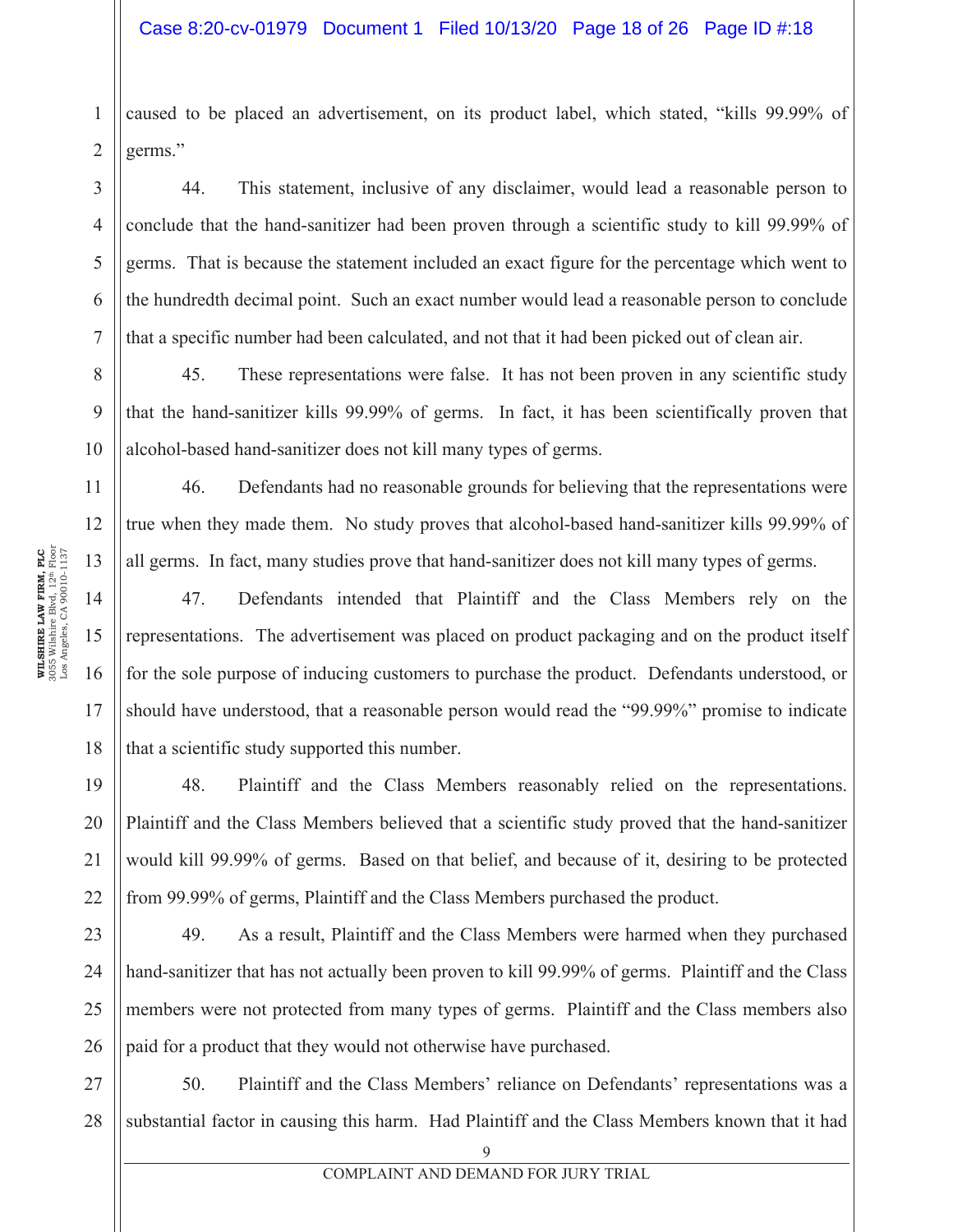2 not been proven that the hand-sanitizer killed 99.99% of germs, Plaintiff and the Class Members would not have purchased the product.

51. As a direct and proximate result of Defendants' intentional misrepresentation, Plaintiff and Class Members have suffered injury and are entitled to damages in an amount to be proven at trial but in excess of the minimum jurisdictional requirement of this Court.

#### **THIRD CAUSE OF ACTION**

(Violation of California False Advertising Law, Cal. Bus. & Prof. Code § 17500 et. seq.)

52. Plaintiff repeats and incorporates herein by reference each and every allegation contained in paragraphs 1 through 51, inclusive, of this Complaint as if set forth fully herein.

53. Defendants' statements on the product labels that the product would kill 99.99% of germs were false. No scientific study proves that alcohol-based hand-sanitizer kills 99.99% of germs and, in fact, studies prove that alcohol-based hand-sanitizer does not kill many types of germs. These advertisements were made, in Defendants' stores, to California residents.

54. Alternatively, the statements that the product would kill 99.99% of germs, combined with the disclaimer on the back of the packaging, created the false impression that the product would in fact kill 99.99% or more than 99.99% of all germs, because the statement, on the front of the bottle, gave the impression that it had been scientifically proven to kill 99.99% of all germs due to the adoption of an exact percentage, and because the disclaimer, on the back of the product and in a smaller font, did not detract from that impression in that it merely provided a corollary statement which was not inconsistent with the overall claim that the product killed 99.99% or more than 99.99% of all germs.

55. To the extent that it exists at all, the statement on the back of the bottle, in smaller font, that the product is "[e]ffective at eliminating 99.99% of many common harmful germs and bacteria in as little as 15 seconds" is consistent with, and does not detract from, the promise on the front of the bottle that the product kills 99.99% of germs, or more than 99.99% of germs. A reasonable consumer would believe, after reading both statements, that the product will in fact kill 99.99% of all germs. Therefore, the advertising is both actually misleading and has a capacity, likelihood or tendency to deceive or confuse the public.

1

3

4

5

6

7

8

9

10

11

12

13

14

15

16

17

18

19

20

21

22

23

24

25

26

27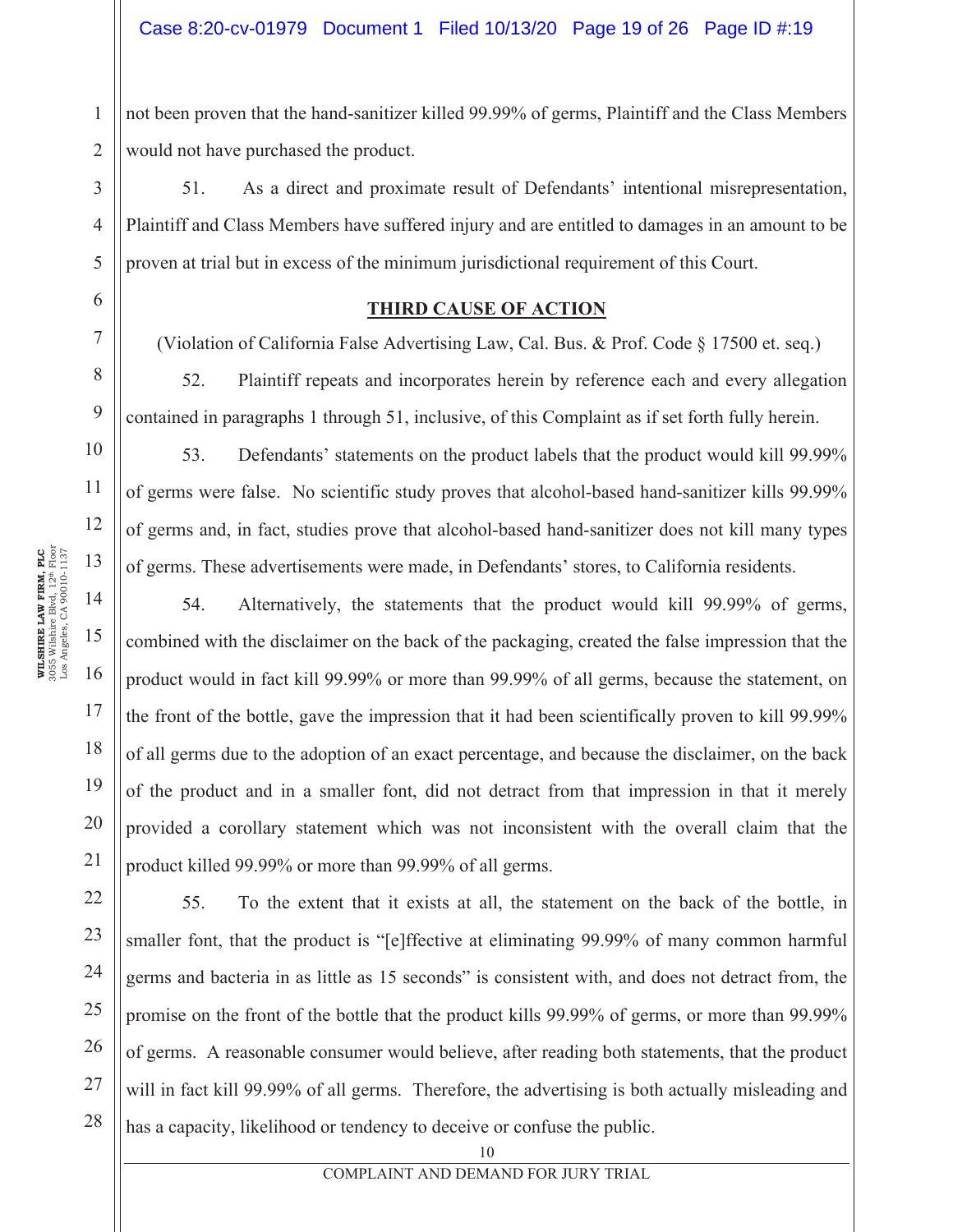56. Plaintiff and the Class Members relied on the advertisements by purchasing hand-sanitizer that they believed had been proven to kill 99.99% of germs. The representation that the hand-sanitizer would kill 99.99% of germs contributed materially to Plaintiff's and the Class Members' decisions to purchase the hand-sanitizer.

57. As a result, Plaintiff and the Class Members were damaged. Plaintiff and the Class Members did not receive the benefits of their bargains and used hand-sanitizer which had not been proven to kill 99.99% of germs and, in fact, did not kill many types of germs. Plaintiff and the Class Members paid for a product that they would not have purchased had they known the truth.

10 12 58. Plaintiff have suffered monetary injury in fact as a direct and proximate result of the violations of the False Advertising Law committed by Defendants as alleged herein in an amount to be proven at trial but in excess of the minimum jurisdictional amount of this Court.

#### **FOURTH CAUSE OF ACTION**

(Violation of the Unfair Competition Law ("UCL"), Cal. Bus. & Prof. Code § 17200, et seq.)

59. Plaintiff repeats and incorporates herein by reference each and every allegation contained in paragraph 1 through 58, inclusive, of this Complaint as if set forth fully herein.

60. By their actions and conduct as alleged herein, Defendants have committed one or more acts of unfair competition within the meaning of California Business and Professions Code § 17200 ("UCL") that constitute unfair, unlawful and/or fraudulent business practices as those terms are defined under California law.

21 22 23 24 25 26 27 28 61. Defendants' business practices are unfair under the UCL because Defendants have acted in a manner that is immoral, unethical, oppressive, unscrupulous and/or substantially injurious to Plaintiff and the Class Members. These business practices, described above, include creating false advertisements on product packaging and directly on the product itself. The false advertisements are substantially injurious because they induce consumers to make purchases that they would not otherwise make, in expectation of receiving benefits that they do not receive. Further, the impact of the practice against Plaintiff and the Class Members far outweighs any possible justification or motive on the part of Defendant. The impact on Plaintiff

1

2

3

4

5

6

7

8

9

11

13

14

15

16

17

18

19

20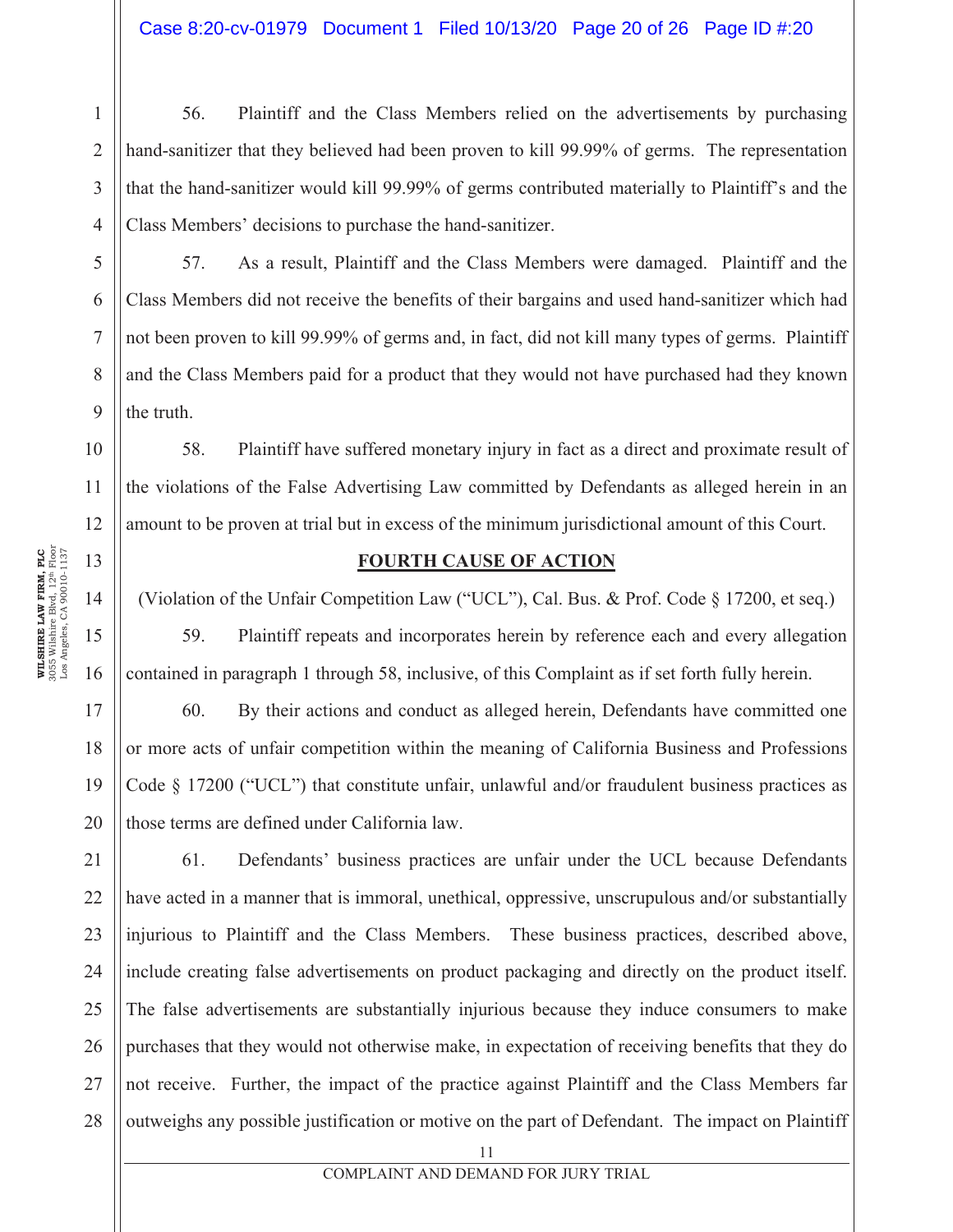#### Case 8:20-cv-01979 Document 1 Filed 10/13/20 Page 21 of 26 Page ID #:21

1 2 3 4 5 and the Class Members has been described. Defendants can have no possible justification for including a false inducement to purchase its product. Plaintiff and the Class Members could not reasonably have avoided this injury because they relied on Defendants' advertisement as to the quality and characteristics of the products being sold, as all consumers who rely on the verity of product advertising must do.

62. Defendants' false advertisement is violative of public policy as expressed in the False Advertising Law. Each of these statutes strictly forbids false advertisement such as Defendants have disseminated and/or caused to be disseminated, and represent expressions of public policy against this practice.

63. Defendants' business practices are also unfair because they significantly threaten or harm competition. Competition is fostered by an environment in which information can be relied upon, so that consumers can make wise decisions, and so that products which accurately reflect the consumers' wishes can flourish.

64. As shown above, Defendants' business practices are also unlawful because they violate the False Advertising Law.

16 18 19 20 65. Defendants' business practices are also fraudulent under the UCL because they constitute representations to the public which are likely to deceive the public. The representations indicate that it has been proven that the product will kill 99.99% of germs, when in fact it has not been so proven, and, instead, it has been proven that the product will not kill many types of germs. The public, receiving these representations, is likely to believe that it has been proven that the product will kill 99.99% of germs, and is so deceived.

22 26 66. Defendants' representations are likely to deceive the public because they are untrue and because they create the impression that the product has been proven to kill 99.99% of germs. A reasonable consumer would be likely to believe that, if Defendants state their product kills a very exact percentage of germs, that it has in fact been proven to kill all of those germs.

27 28 67. Plaintiff and the Class Members relied on these representations when they purchased the CVS hand-sanitizer, which they would not have otherwise purchased.

6

7

8

9

10

11

12

13

14

15

17

21

23

24

25